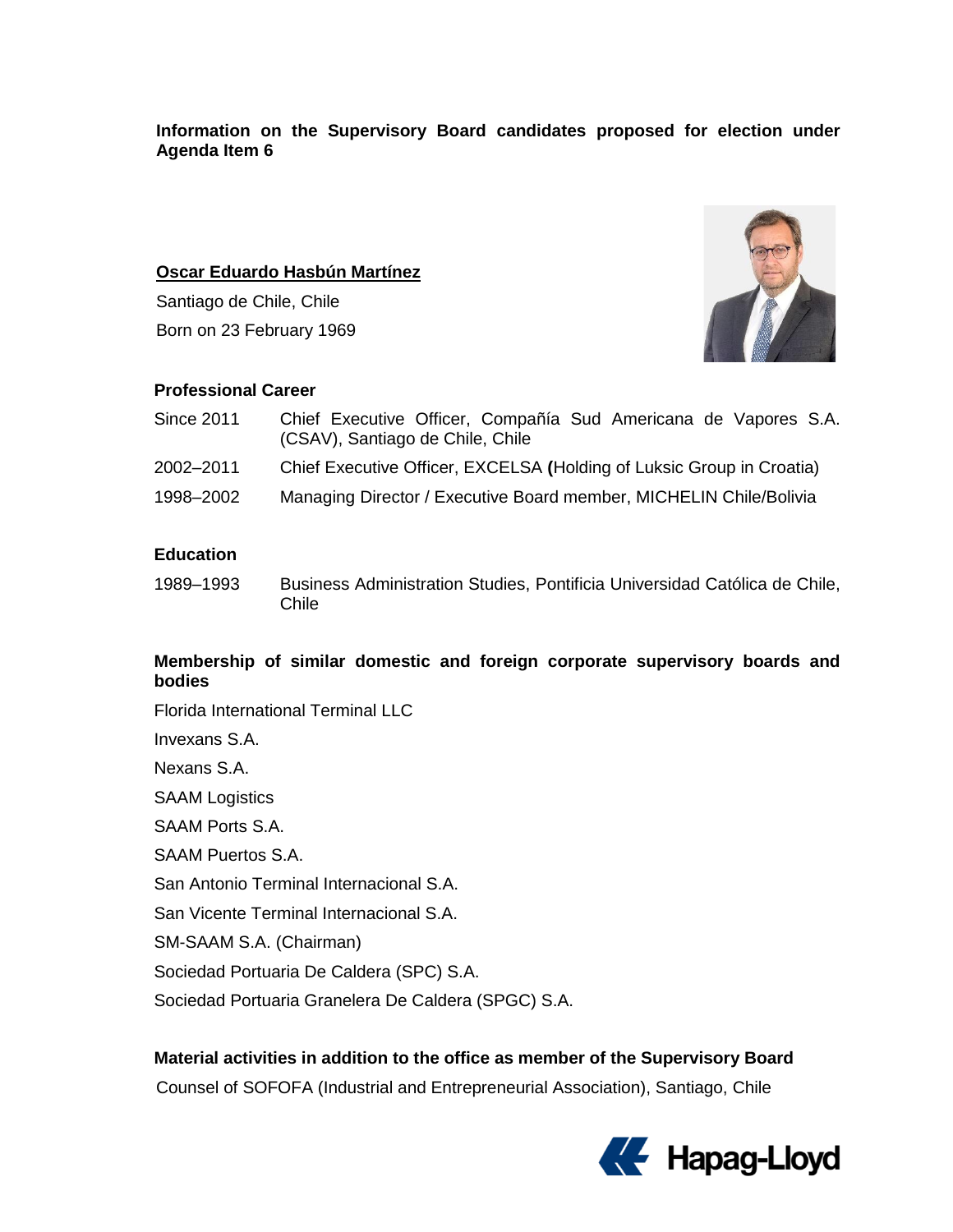

# **José Francisco Pérez Mackenna**

Santiago de Chile, Chile Born on 16 March 1958

### **Professional Career**

| <b>Since 1998</b> | Chief Executive Officer, Quiñenco S.A., Santiago de Chile, Chile |
|-------------------|------------------------------------------------------------------|
| 1990–1998         | Chief Executive Officer, Cía. Cervecerías Unidas                 |

# **Education**

| 1982 | MBA, Booth School of Business University of Chicago, USA  |
|------|-----------------------------------------------------------|
| 1980 | Commercial Engineer, Universidad Católica de Chile, Chile |

# **Membership of similar domestic and foreign corporate supervisory boards and bodies**

| Banchile Corredores de Seguros Limitada                                       | Enex CL Ltd                          |
|-------------------------------------------------------------------------------|--------------------------------------|
| Banco de Chile                                                                | Invexans S.A. (Chairman)             |
| Compañía Cervecerías Unidas S.A.                                              | Invexans Ltd.                        |
| Compañía Cervecerías Unidas Argentina S.A.                                    | <b>Inversiones IRSA Limitada</b>     |
| Cervecera CCU Limitada                                                        | <b>Inversiones LQ-SM Limitada</b>    |
| Central Cervecera de Colombia SAS                                             | Inversiones y Rentas S.A.            |
| Compañía Pisquera de Chile S.A.                                               | LQ Inversiones Financieras S.A.      |
| Compañía Sud Americana de Vapores S.A. Nexans S.A.<br>(Chairman)              | Sociedad Matríz SAAM S.A.            |
| Embotelladoras Chilenas Unidas S.A.                                           | Tech Pack S. A. (Chairman)           |
| Empresa Nacional de Energía ENEX S.A. (Chairman) Viña San Pedro Tarapacá S.A. |                                      |
| <b>Enex Corporation Ltd</b>                                                   | Zona Franca Central Cervecera S.A.S. |

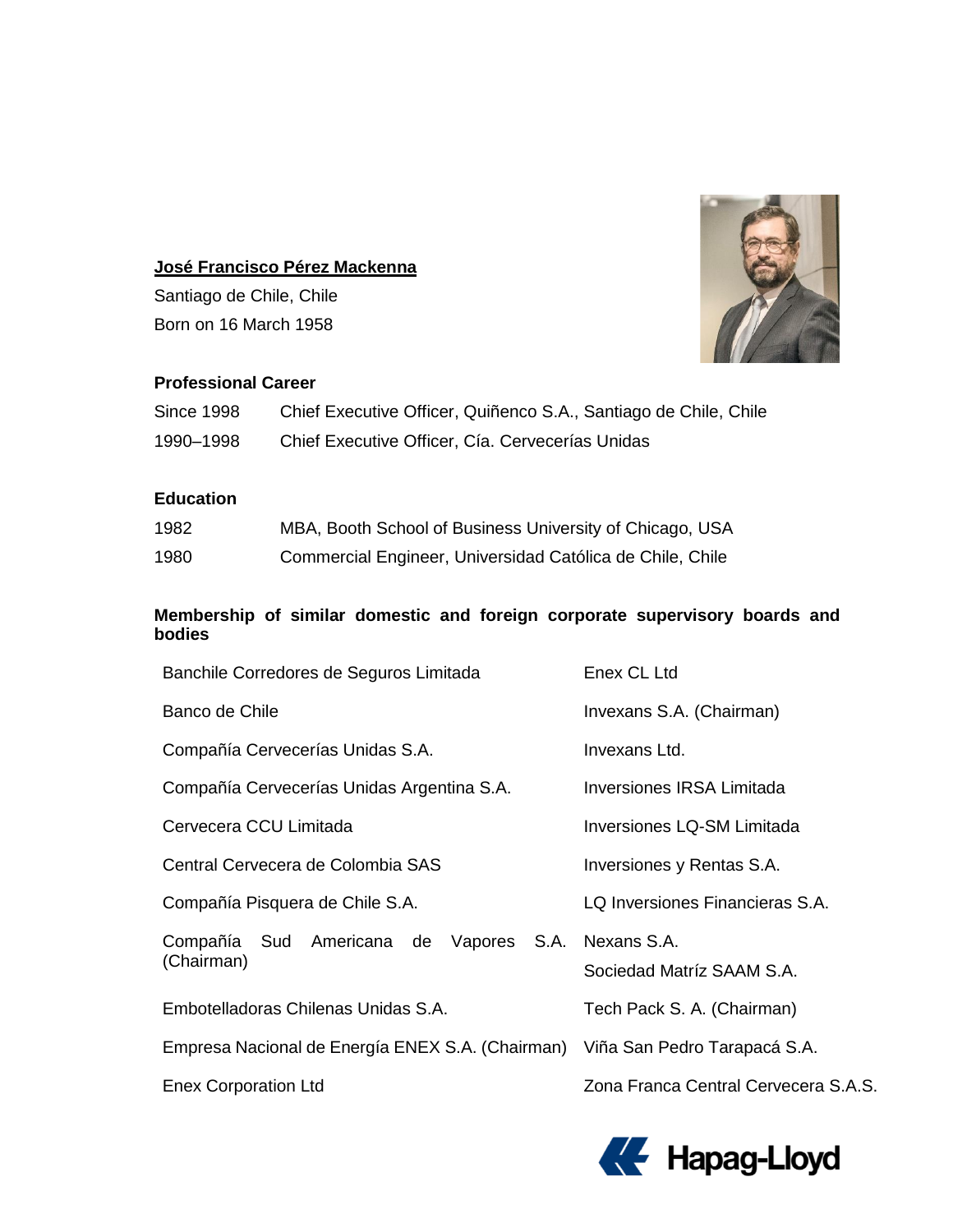

# **His Excellency Scheikh Ali bin Jassim Al-Thani**

Doha, Qatar Born on 31 December 1960

#### **Professional Career**

- Since 2007 Advisor to the Chief Executive Officer, Qatar Investment Authority, Doha, **O**atar
- 2001–2007 Head of Direct Investments, Supreme Council for Economic Affairs and Investments, Doha, Qatar
- 1984–2001 Senior Analyst (1984-1985), Supervisor of Direct Investments (1985-1989), Assistant to General Manager for Direct Investments (1990-2001), Investment Department, Ministry of Finance, Qatar

### **Education**

Bachelor of Science political economics, Portland State University, USA

# **Membership of similar domestic and foreign corporate supervisory boards and bodies**

Al Rayan Bank Libyan Qatari Bank (Deputy Chairman)

Qatar Insurance and Re-Insurance Co.

SCI Elysees 26